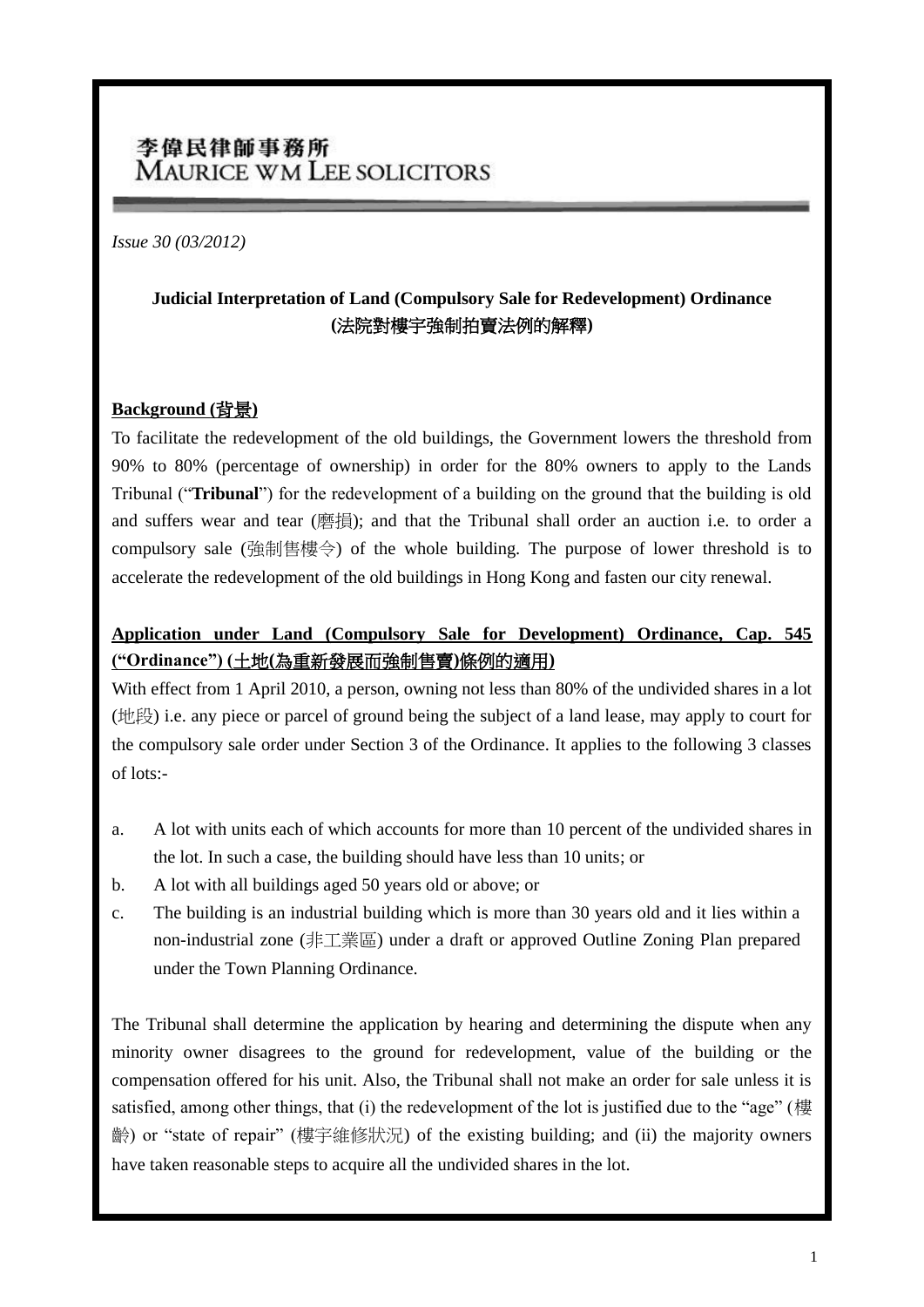Let us examine some of the interesting court cases.

## **Sin Ho Yuen Victor, The Administrator of the Estate of Sin Yat, Deceased v Fineway Properties Limited ("Fineway Properties Case") (**法院判例**)**

Fineway Properties Limited ("**Fineway**") owned a block in Haven Street, apart from one unit which belonged to the deceased, Sin Yat. In order to redevelop the property, Fineway sought a compulsory sale order from the Lands Tribunal (土地審裁處). Fineway Properties Case provided judicial views on the interpretation of "age" and "state of repair" in Section 4 of the Ordinance.

The Tribunal had adopted the "economic lifespan test" formulated in *Intelligent House Ltd v. Chan Tung Shing & Ors*. On the ground of age, the Tribunal is entitled to look at whether the old building has reached the end of its physical life (建築壽命) as well as economic lifespan (經濟壽 命). "*The economic lifespan comes to an end when the cleared site value of the lot significantly exceeds the existing use value of the building*". On the ground of state of repair: the Tribunal shall consider whether the building (i) becomes a danger to the residents or the public at large; and (ii) economically unworthy to repair (在經濟角度上樓宇不值得維修). On the issue as to it is economically worthy to do so, the Tribunal will look at repairs "*where the costs of repair exceeds the existing use value of the building, or…the costs of repair significantly exceeds the enhancement value arising from or attributable to the repairs*", and (iii) whether the repairs make the building fit for the tenants to live enjoyably (這些維修是否能導致樓宇的住戶得到舒適的 居住環境).

For example, when a building is just 50 years old, the costs of repair (維修費用) of the building may exceed the existing use value ("**EUV**") (現殼價) of the building, the building will become uneconomically worthy to repair according to the "economic lifespan" test. The age of a building itself is an absolute term (絕對建築概念) while the economic lifespan of a building is a relative term (相對經濟概念).

This court case went from the Tribunal to the Court of Appeal ("**CA**"). The CA expressed its reservation on the "economic lifespan" test. CA expressed that the concept of "economic lifespan" was not clearly featured in the Ordinance. Since the correctness of the "economic lifespan" test is not the issue for the appeal, the CA said that the question of the correctness of this "economic lifespan" test will be ruled in another case later. Despite the reservation of CA, it remains now that the "economic lifespan" is the current legal test adopted by the Tribunal.

### **Conclusion (**結論**)**

When a developer acquires most of the units in a building and deliberately refuses to repair the building, the building will deteriorate sharply. If the Tribunal adopts the "economic lifespan" test in these circumstances:-

l